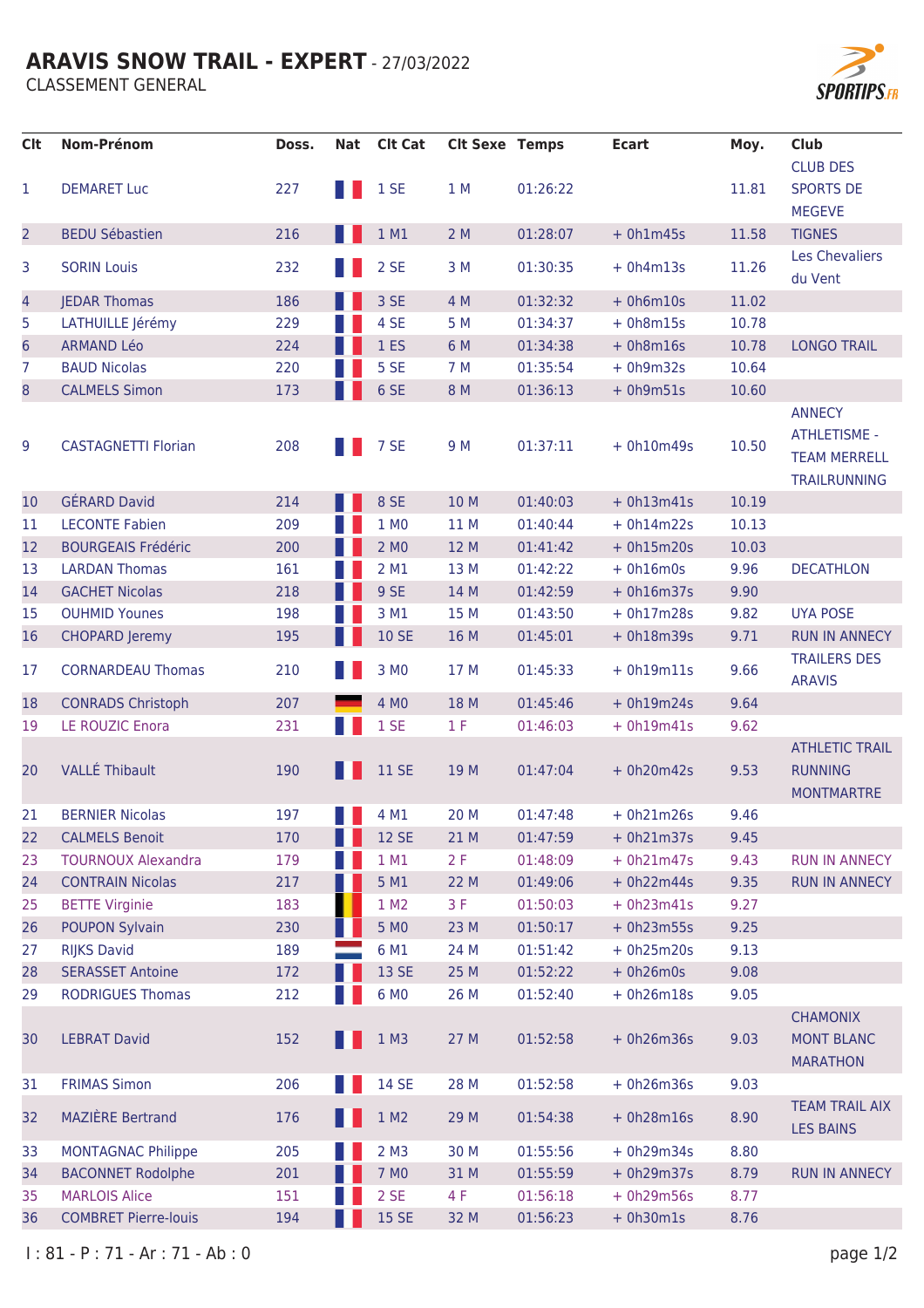# **ARAVIS SNOW TRAIL - EXPERT - 27/03/2022**

**CLASSEMENT GENERAL** 



| <b>Clt</b> | <b>Nom-Prénom</b>                | Doss. | Nat            | <b>Clt Cat</b>   | <b>Clt Sexe Temps</b> |          | <b>Ecart</b> | Moy. | <b>Club</b>                                                           |
|------------|----------------------------------|-------|----------------|------------------|-----------------------|----------|--------------|------|-----------------------------------------------------------------------|
| 37         | <b>THALAMY Louis</b>             | 163   |                | <b>16 SE</b>     | 33 M                  | 01:56:31 | $+ 0h30m9s$  | 8.75 | <b>RUN IN ANNECY</b>                                                  |
| 38         | <b>LIBON Maxime</b>              | 185   |                | <b>17 SE</b>     | 34 M                  | 01:56:35 | $+ 0h30m13s$ | 8.75 |                                                                       |
| 39         | <b>PEZET Christophe</b>          | 159   |                | 3 M3             | 35 M                  | 01:57:38 | $+ 0h31m16s$ | 8.67 |                                                                       |
| 40         | <b>JOND Johanny</b>              | 225   |                | <b>18 SE</b>     | 36 M                  | 01:57:59 | $+ 0h31m37s$ | 8.65 | <b>CS MEGEVE</b>                                                      |
| 41         | <b>RECCHIA Christophe</b>        | 204   |                | 2 M <sub>2</sub> | 37 M                  | 01:58:58 | $+ 0h32m36s$ | 8.57 |                                                                       |
| 42         | <b>LAY Sébastien</b>             | 199   |                | 4 M3             | 38 M                  | 01:59:54 | $+ 0h33m32s$ | 8.51 | <b>COTENTRAIL</b>                                                     |
| 43         | <b>VALLIERE</b> Julien           | 182   |                | 8 MO             | 39 M                  | 02:00:22 | $+ 0h34m0s$  | 8.47 | <b>RUN IN ANNECY</b>                                                  |
| 44         | <b>MOURIER Pascal</b>            | 169   |                | 9 MO             | 40 M                  | 02:00:24 | $+ 0h34m2s$  | 8.47 |                                                                       |
| 45         | <b>POSSICH Guillaume</b>         | 196   |                | 19 SE            | 41 M                  | 02:01:27 | $+ 0h35m5s$  | 8.40 |                                                                       |
| 46         | <b>COUTIN Sophie</b>             | 156   |                | 3 SE             | 5F                    | 02:02:06 | $+ 0h35m44s$ | 8.35 |                                                                       |
| 47         | LE BRIS Eija                     | 193   |                | 2 M <sub>2</sub> | 6 F                   | 02:03:34 | $+ 0h37m12s$ | 8.25 | <b>EA CHAMBERY</b>                                                    |
| 48         | <b>BLANC Manuel</b>              | 157   |                | 7 M1             | 42 M                  | 02:04:07 | $+ 0h37m45s$ | 8.22 | <b>TERRE DE</b><br><b>RUNNING</b>                                     |
| 49         | <b>MILETTO Elodie</b>            | 158   |                | 1 MO             | 7 F                   | 02:05:25 | $+ 0h39m3s$  | 8.13 | <b>TEAM TRAIL AIX-</b><br><b>LES-BAINS LE</b><br><b>REVARD / CAJG</b> |
| 50         | <b>SERVELLE Marion</b>           | 155   |                | 4 SE             | 8 F                   | 02:06:05 | $+ 0h39m43s$ | 8.09 | <b>TERRE DE</b><br><b>RUNNING</b>                                     |
| 51         | <b>ROLLIER Thomas</b>            | 162   |                | 8 M1             | 43 M                  | 02:06:20 | $+ 0h39m58s$ | 8.07 |                                                                       |
| 52         | <b>GRATADOUX Emmanuelle</b>      | 191   |                | 3 M <sub>2</sub> | 9 F                   | 02:06:33 | $+ 0h40m11s$ | 8.06 | <b>EA CHAMBERY</b>                                                    |
| 53         | <b>LEPETIT Alexane</b>           | 164   |                | 5 SE             | 10 F                  | 02:06:49 | $+ 0h40m27s$ | 8.04 |                                                                       |
| 54         | <b>GRIZARD Charlie</b>           | 211   |                | 9 M1             | 44 M                  | 02:07:21 | $+ 0h40m59s$ | 8.01 | <b>NCG</b>                                                            |
| 55         | <b>VAN RUYMBEKE Augustin</b>     | 154   |                | <b>20 SE</b>     | 45 M                  | 02:08:46 | $+ 0h42m24s$ | 7.92 | <b>TERRE DE</b><br><b>RUNNING</b>                                     |
| 56         | <b>BIGNON Aurélien</b>           | 167   |                | <b>21 SE</b>     | 46 M                  | 02:13:30 | $+ 0h47m8s$  | 7.64 |                                                                       |
| 57         | <b>RAULET Corentin</b>           | 202   |                | <b>22 SE</b>     | 47 M                  | 02:15:17 | $+ 0h48m55s$ | 7.54 |                                                                       |
| 58         | <b>MAHEO Manon</b>               | 213   |                | 6 SE             | 11F                   | 02:15:29 | $+ 0h49m7s$  | 7.53 |                                                                       |
| 59         | <b>GACHET Francois</b>           | 219   |                | 1 M5             | 48 M                  | 02:20:30 | $+ 0h54m8s$  | 7.26 |                                                                       |
| 60         | <b>BURILLIER Jean christophe</b> | 222   |                | 5 M3             | 49 M                  | 02:20:31 | $+ 0h54m9s$  | 7.26 | <b>RIA</b>                                                            |
| 61         | <b>FOURNIER Herve</b>            | 221   |                | 6 M3             | 50 M                  | 02:22:54 | $+ 0h56m32s$ | 7.14 | <b>BACO</b>                                                           |
| 62         | <b>ARROS Albert</b>              | 215   | $\pmb{\times}$ | 7 M3             | 51 M                  | 02:23:42 | $+ 0h57m20s$ | 7.10 |                                                                       |
| 63         | <b>VASSE Lea</b>                 | 165   |                | 7 SE             | 12 F                  | 02:35:28 | $+1h9m6s$    | 6.56 |                                                                       |
| 64         | <b>LARROUMETS Fabienne</b>       | 188   |                | 2 M1             | 13 F                  | 02:36:08 | $+1h9m46s$   | 6.53 |                                                                       |
| 65         | <b>FAURE Aurélie</b>             | 187   |                | 3 M1             | 14 F                  | 02:36:09 | $+1h9m47s$   | 6.53 |                                                                       |
| 66         | <b>ROSET Julien</b>              | 171   |                | 10 M1            | 52 M                  | 02:39:38 | $+1h13m16s$  | 6.39 |                                                                       |
| 67         | <b>MUZY Aymeric</b>              | 175   |                | 23 SE            | 53 M                  | 02:41:49 | $+ 1h15m27s$ | 6.30 | ND <sub>2</sub> BR                                                    |
| 68         | <b>MARTINEZ Audrey</b>           | 228   |                | 8 SE             | 15 F                  | 02:44:07 | $+1h17m45s$  | 6.22 |                                                                       |
| 69         | <b>RAULT Séverine</b>            | 181   |                | 4 M1             | 16 F                  | 02:44:08 | $+ 1h17m46s$ | 6.21 | <b>CMBM</b>                                                           |
| 70         | <b>SOARES Nicolas</b>            | 180   |                | 10 MO            | 54 M                  | 02:44:08 | $+1h17m46s$  | 6.21 |                                                                       |
| 73         | ?Dossard #166                    | 166   |                | 25 SE            | 57 M                  | 02:45:37 | $+1h19m15s$  | 6.16 |                                                                       |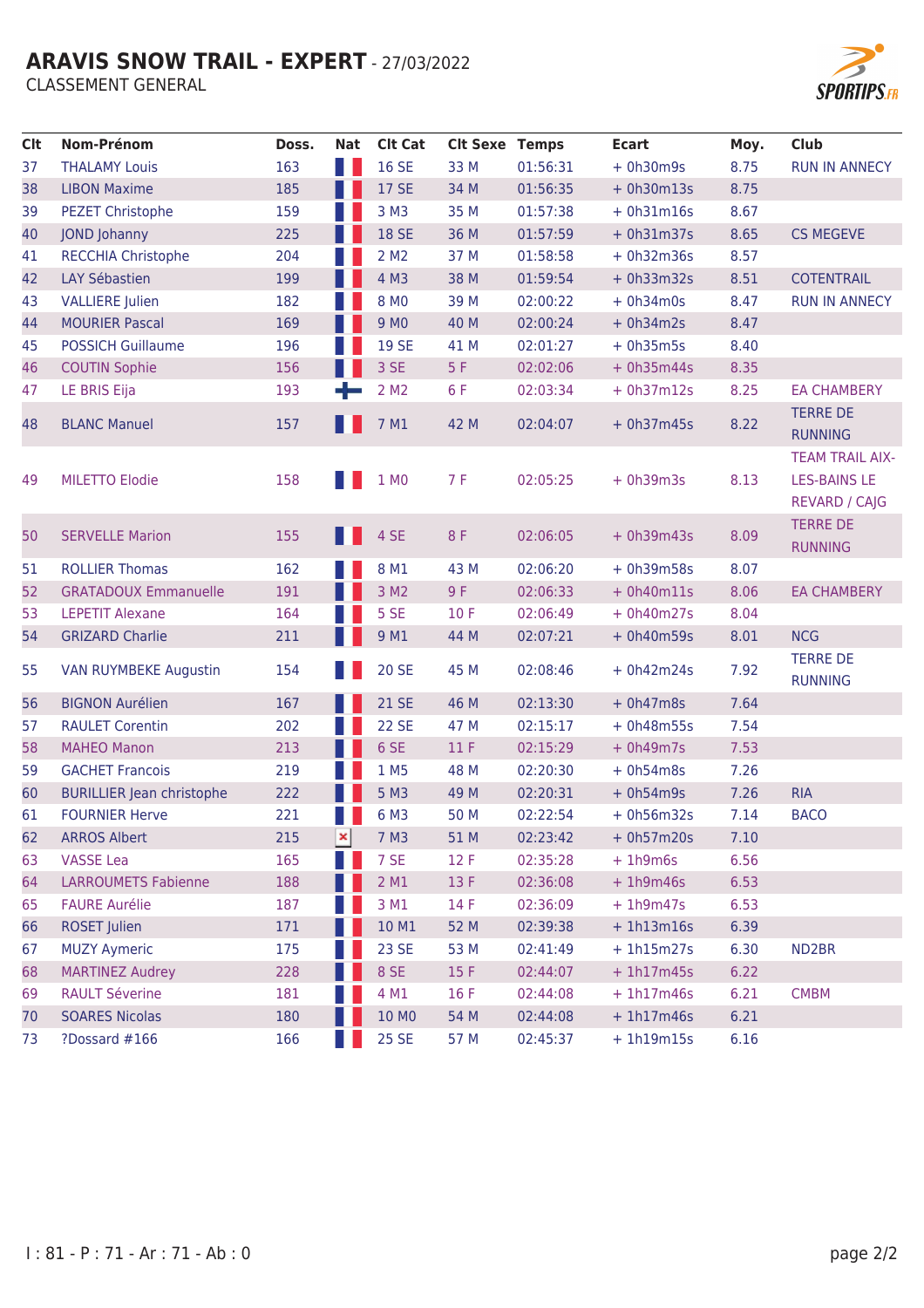# **ARAVIS SNOW TRAIL - SOFT - 27/03/2022**

**CLASSEMENT GENERAL** 



| <b>Clt</b>     | Nom-Prénom                     | Doss.           | Nat | <b>Clt Cat</b>     | <b>Clt Sexe Temps</b> |          | <b>Ecart</b> | Moy.  | <b>Club</b>                                                 |
|----------------|--------------------------------|-----------------|-----|--------------------|-----------------------|----------|--------------|-------|-------------------------------------------------------------|
| 1              | <b>JAUD Maxime</b>             | 2               |     | 1SE                | 1 M                   | 01:02:37 |              | 11.50 |                                                             |
| $\overline{2}$ | <b>FONTCUBERTA Pierre</b>      | 25              |     | 2 SE               | 2M                    | 01:06:34 | $+ 0h3m57s$  | 10.82 |                                                             |
| 3              | <b>GÉRARD Sébastien</b>        | 34              |     | 1 M2               | 3M                    | 01:10:02 | $+ 0h7m25s$  | 10.28 |                                                             |
| 4              | <b>NOIRCLERC Mickael</b>       | 43              |     | 1 M1               | 4 M                   | 01:10:37 | $+ 0h8m0s$   | 10.20 |                                                             |
| 5              | <b>CHESNEL Thibaud</b>         | 38              |     | 3 SE               | 5 M                   | 01:15:06 | $+ 0h12m29s$ | 9.59  | 13BCA                                                       |
| 6              | <b>LESOUEVE Antoine</b>        | 17              |     | 1 <sub>1</sub>     | 6 M                   | 01:16:36 | $+ 0h13m59s$ | 9.40  | <b>ALENCON</b><br><b>TRIATHLON</b>                          |
| 7              | <b>LESOUEVE Alexis</b>         | 16              |     | 4 SE               | 7 M                   | 01:20:08 | $+ 0h17m31s$ | 8.99  |                                                             |
| 8              | <b>BOUCHEX-BELLOMIE KIéo</b>   | 41              |     | 1 CA               | 8 M                   | 01:21:28 | $+ 0h18m51s$ | 8.84  |                                                             |
| 9              | <b>DUJOURDY Sébastien</b>      | 15              |     | $1$ M3             | 9 M                   | 01:25:11 | $+ 0h22m34s$ | 8.45  |                                                             |
| 10             | <b>BODIN Guillaume</b>         | $\overline{4}$  |     | 1 MO               | 10 M                  | 01:26:09 | $+ 0h23m32s$ | 8.36  |                                                             |
| 11             | <b>COLAS Stéphane</b>          | 35              |     | 2 M <sub>2</sub>   | 11 M                  | 01:27:33 | $+ 0h24m56s$ | 8.22  | <b>TEAM SPSM</b>                                            |
| 12             | <b>RAMBAUT Pierre</b>          | 18              |     | 3 M2               | 12 M                  | 01:31:59 | $+ 0h29m22s$ | 7.83  | <b>TRAILERS DE LA</b><br><b>CHAMBOTTE</b>                   |
| 13             | <b>LÉRIN Mathys</b>            | 31              |     | $2$ JU             | 13 M                  | 01:32:49 | $+ 0h30m12s$ | 7.76  | <b>CMBM</b>                                                 |
| 14             | <b>KUBACSI Perrine</b>         | 5               |     | 1 SE               | 1 F                   | 01:33:03 | $+ 0h30m26s$ | 7.74  |                                                             |
| 15             | <b>ANSANAY-ALEX Franck</b>     | 32              |     | $2$ M <sub>3</sub> | 14 M                  | 01:35:22 | $+ 0h32m45s$ | 7.55  | <b>CS MEGEVE</b>                                            |
| 16             | <b>BALLET-BAZ Brigitte</b>     | 40              |     | 1 M5               | 2F                    | 01:36:10 | $+ 0h33m33s$ | 7.49  |                                                             |
| 17             | <b>LEBRAT Heïdi</b>            | 3               |     | 1 CA               | 3F                    | 01:39:43 | $+ 0h37m6s$  | 7.22  | <b>CHAMONIX</b><br><b>MONT BLANC</b><br><b>MARATHON</b>     |
| 18             | <b>GIRAUD Agnès</b>            | 29              |     | 1 M2               | 4 F                   | 01:40:01 | $+ 0h37m24s$ | 7.20  | <b>TEAM TRAIL AIX</b><br><b>LES BAINS</b>                   |
| 19             | <b>BERTIN Patrice</b>          | 28              |     | 5 SE               | 15 M                  | 01:40:41 | $+ 0h38m4s$  | 7.15  |                                                             |
| 20             | <b>VIAUX Stéphane</b>          | 42              |     | 2 MO               | 16 M                  | 01:40:54 | $+ 0h38m17s$ | 7.14  |                                                             |
| 21             | <b>DUFOUR Arnault</b>          | 39              |     | 6 SE               | 17 M                  | 01:46:43 | $+ 0h44m6s$  | 6.75  |                                                             |
| 22             | <b>LE LAUER Marion</b>         | $\mathbf{1}$    |     | 2 SE               | 5F                    | 01:46:44 | $+ 0h44m7s$  | 6.75  |                                                             |
| 23             | <b>RIVOIRE Evelyne</b>         | 10              |     | 2 M <sub>2</sub>   | 6 F                   | 01:48:53 | $+ 0h46m16s$ | 6.61  |                                                             |
| 24             | <b>SAUVETERRE MARTEL Lilly</b> | 11              |     | 1 <sub>ES</sub>    | 7 F                   | 01:49:17 | $+ 0h46m40s$ | 6.59  |                                                             |
| 25             | LE HELLARD Thibaut             | 46              |     | 1 <sub>ES</sub>    | 18 M                  | 01:49:17 | $+ 0h46m40s$ | 6.59  |                                                             |
| 26             | <b>CROZET Ludivine</b>         | 12              |     | 3 SE               | 8F                    | 01:50:10 | $+ 0h47m33s$ | 6.54  |                                                             |
| 27             | <b>BERTIN Anthony</b>          | 27              |     | 7 SE               | 19 M                  | 01:53:14 | $+ 0h50m37s$ | 6.36  |                                                             |
| 28             | <b>GABORIT Gwenael</b>         | 19              |     | 2 M1               | 20 M                  | 01:53:51 | $+ 0h51m14s$ | 6.32  | <b>PR</b>                                                   |
| 29             | <b>VASSE Kattina</b>           | 13              |     | 1 M3               | 9F                    | 02:02:35 | $+ 0h59m58s$ | 5.87  |                                                             |
| 30             | <b>DROGUE Sebastien</b>        | 26              |     | 4 M2               | 21 M                  | 02:03:09 | $+1h0m32s$   | 5.85  |                                                             |
| 31             | PECHET Jean-claude             | 22              |     | 1 M <sub>5</sub>   | 22 M                  | 02:03:10 | $+1h0m33s$   | 5.85  |                                                             |
| 32             | NICOLAS René                   | 30 <sub>o</sub> |     | 1 M7               | 23 M                  | 02:03:49 | $+ 1h1m12s$  | 5.82  |                                                             |
| 33             | <b>CORNU Nathalie</b>          | 24              |     | 3 M <sub>2</sub>   | 10F                   | 02:03:50 | $+1h1m13s$   | 5.81  | <b>ALBERTVILLE</b><br><b>TARENTAISE</b><br><b>TRIATHLON</b> |
| 34             | <b>CHARRIERE Christophe</b>    | 7               |     | 3 M3               | 24 M                  | 02:04:03 | $+1h1m26s$   | 5.80  | <b>TEAM TRAIL AIX</b><br><b>LES BAINS</b>                   |
| 35             | <b>CUVELIER Emilie</b>         | 6               |     | 1 M1               | 11F                   | 02:04:03 | $+1h1m26s$   | 5.80  | <b>TEAM TRAIL AIX</b><br><b>LES BAINS</b>                   |
| 36             | <b>GREMILLIER Estelle</b>      | 45              |     | 2 M1               | 12 F                  | 02:09:51 | $+1h7m14s$   | 5.54  |                                                             |
| 37             | <b>GASSAMA</b> Jean-pierre     | 33              |     | 1 M8               | 25 M                  | 02:10:34 | $+ 1h7m57s$  | 5.51  |                                                             |
| 38             | <b>DOLEZ Aurelie</b>           | 177             |     | 1 MO               | 13 F                  | 02:12:42 | $+ 1h10m5s$  | 5.43  | <b>RUN IN ANNECY</b>                                        |
| 39             | <b>LORET Vincent</b>           | 21              |     | 4 M3               | 26 M                  | 02:23:26 | $+ 1h20m49s$ | 5.02  |                                                             |

 $1: 45 - P: 40 - Ar: 40 - Ab: 0$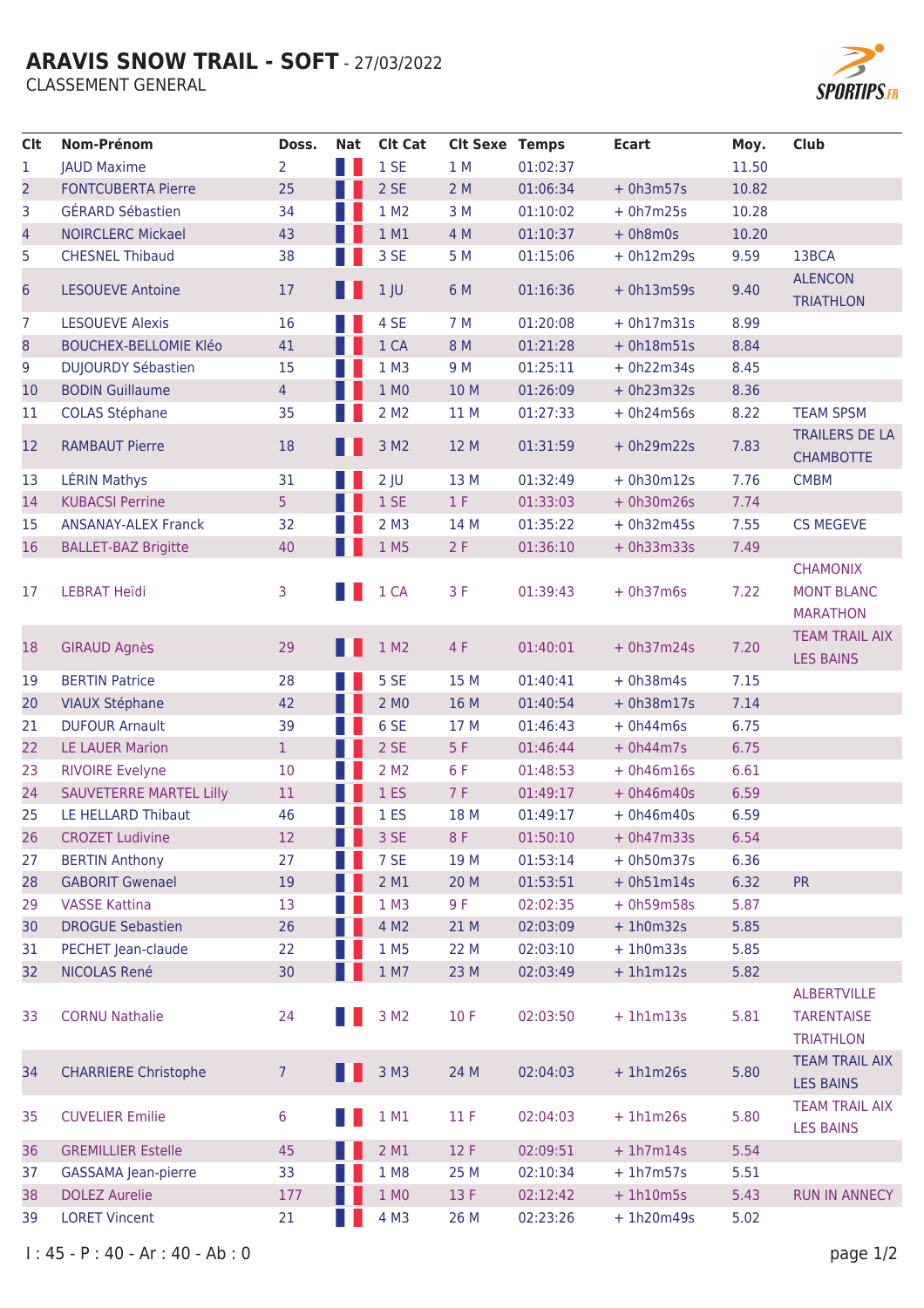# **ARAVIS SNOW TRAIL - SOFT - 27/03/2022**

**CLASSEMENT GENERAL** 



| Clt Nom-Prénom     |  |  | Doss. Nat Clt Cat Clt Sexe Temps Ecart Moy. Club |  |
|--------------------|--|--|--------------------------------------------------|--|
| 40 LORET Marieline |  |  | 20 2M3 14 F 02:24:47 + 1h22m10s 4.97             |  |